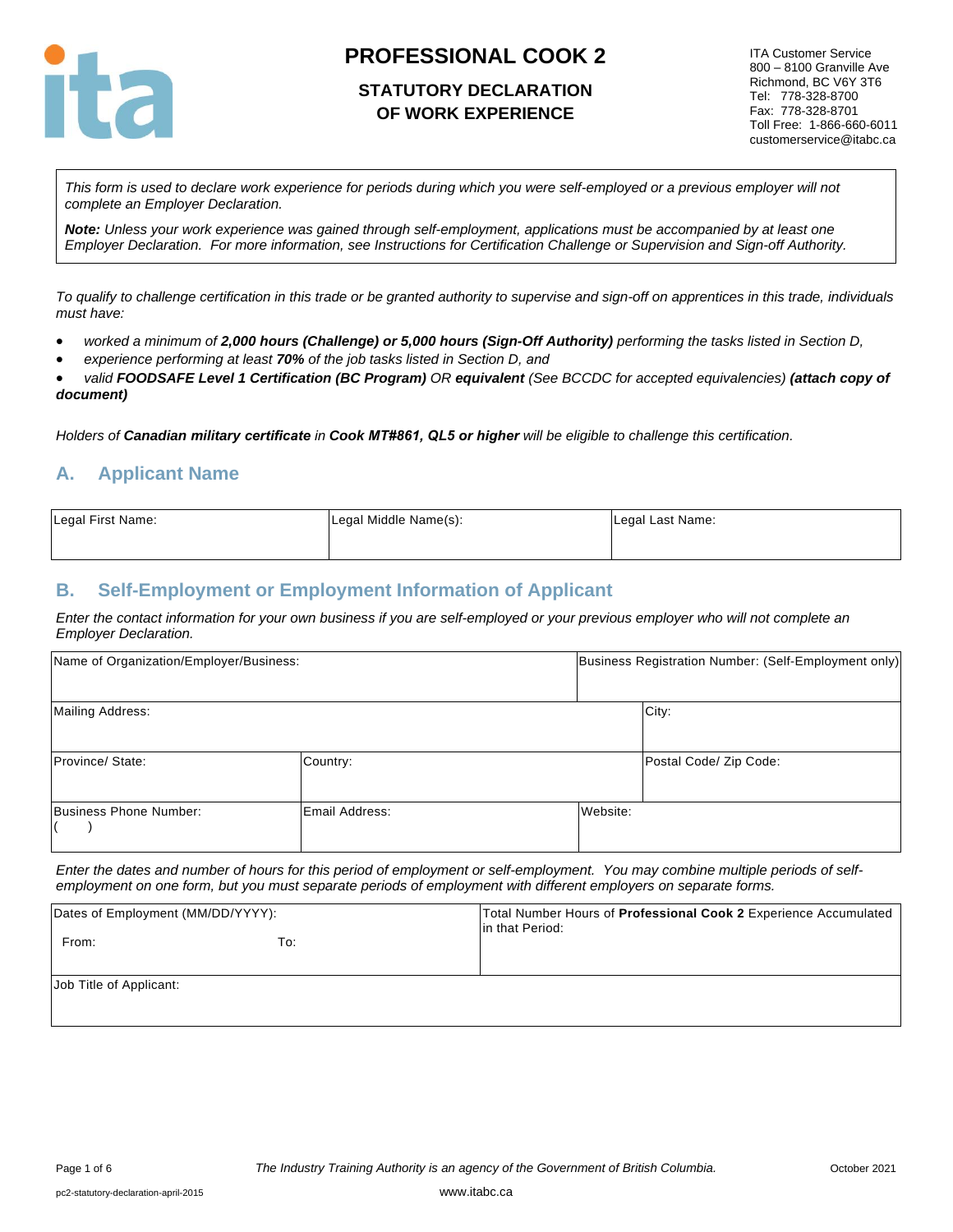

## **STATUTORY DECLARATION OF WORK EXPERIENCE**

ITA Customer Service 800 – 8100 Granville Ave Richmond, BC V6Y 3T6 Tel: 778-328-8700 Fax: 778-328-8701 Toll Free: 1-866-660-6011 customerservice@itabc.ca

### **C. Reason for Statutory Declaration**

Indicate why a Statutory Declaration is required for this period of employment:

 $\Box$ 

Applicant was self-employed  $\square$  Employer will/can not complete Employer Declaration

Applicants **must** attempt to contact current or previous employers to request an Employer Declaration to be filled out and signed.

If you have been unable to obtain an Employer Declaration for any portion of your non-self-employed work experience, **indicate the steps you have taken to try to obtain it.** If sufficient evidence of steps taken is not provided, the application may not be approved.

## **D. Statutory Declaration of Job Task Performance**

*By checking "Yes" or "No" in the Declaration Response column, indicate whether you have performed the job tasks listed below during the period indicated in Section B.*

|    | <b>Job tasks</b>                                             | <b>Frequently</b> | <b>Occasionally</b> | <b>Never</b> |
|----|--------------------------------------------------------------|-------------------|---------------------|--------------|
| А. | <b>OCCUPATIONAL SKILLS</b>                                   |                   |                     |              |
|    | <b>Professional Cook 1 Skills</b>                            |                   |                     |              |
|    | Follow roles and responsibilities in the kitchen             | П                 |                     |              |
|    | Apply safe work practices                                    |                   |                     |              |
|    | Apply food safety standards                                  | П                 | П                   | П            |
|    | Use tools and equipment; follow and convert recipes          |                   |                     |              |
|    | Use common menu terminology                                  |                   |                     | П            |
|    | Receive and store supplies; handle waste appropriately       | П                 | П                   | П            |
|    | Apply principles of seasoning and basic ingredient knowledge | П                 | П                   | П            |
|    | Professional Cook 2 Skills (in addition to PC1 skills)       |                   |                     |              |
|    | Follow employment standards and practices                    | П                 | П                   | П            |
|    | Apply basic menu planning procedures                         |                   |                     |              |
|    | Take and extend inventory                                    |                   | П                   |              |
|    | Prepare food for allergies, intolerances, and special diets  |                   |                     | $\mathsf{L}$ |

*Enter the applicant name (repeat on every page of this form)*

| Legal First Name: | Legal Middle Name(s): | Legal Last Name: |
|-------------------|-----------------------|------------------|
|                   |                       |                  |

Page 2 of 6 *The Industry Training Authority is an agency of the Government of British Columbia.* October 2021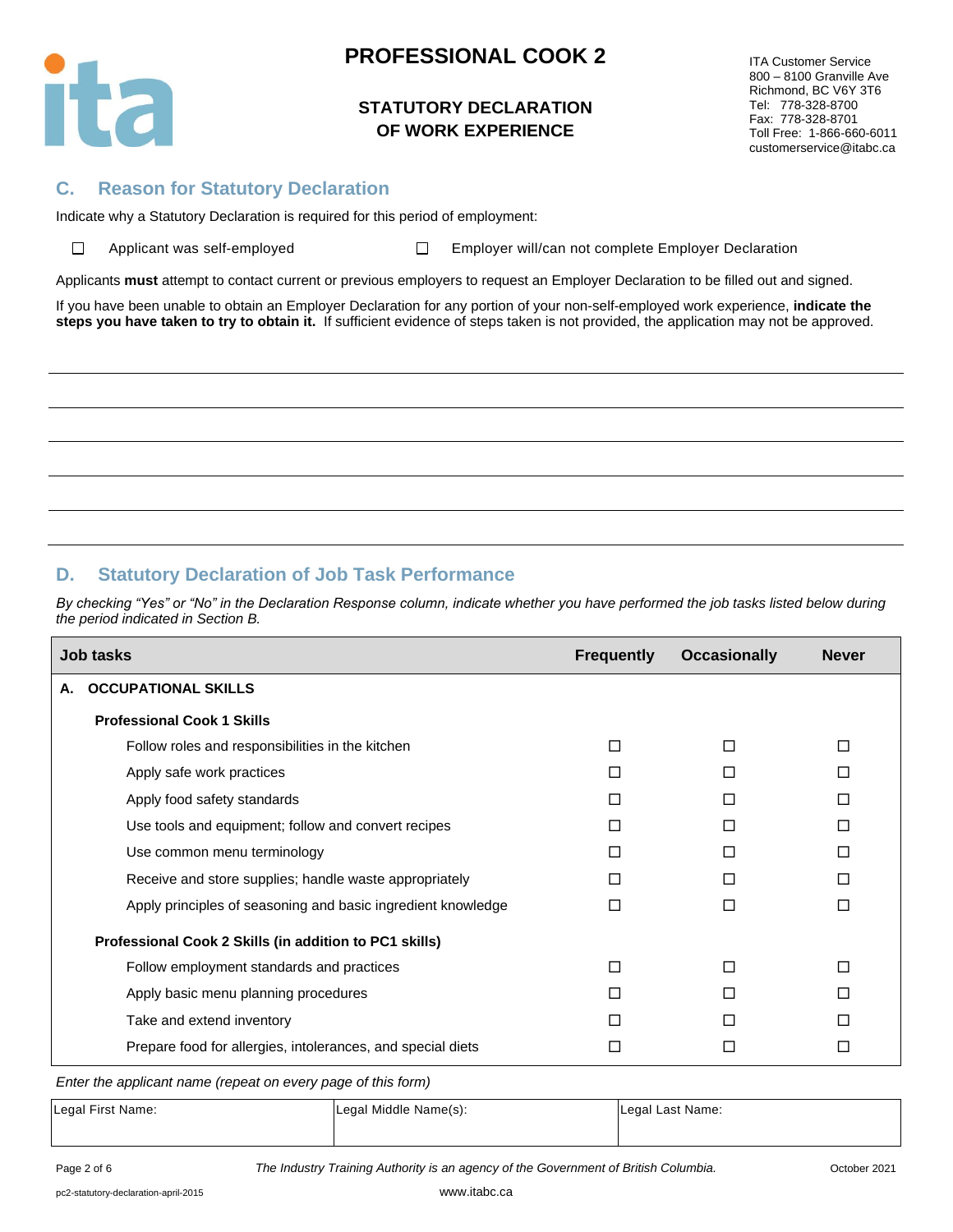

# **STATUTORY DECLARATION OF WORK EXPERIENCE**

ITA Customer Service 800 – 8100 Granville Ave Richmond, BC V6Y 3T6 Tel: 778-328-8700 Fax: 778-328-8701 Toll Free: 1-866-660-6011 customerservice@itabc.ca

| <b>Job tasks</b>                                                     |                                                                   | <b>Frequently</b> | <b>Occasionally</b> | <b>Never</b> |
|----------------------------------------------------------------------|-------------------------------------------------------------------|-------------------|---------------------|--------------|
| Use communication skills                                             |                                                                   | □                 | □                   | $\Box$       |
|                                                                      | Apply basic purchasing procedures and cost calculations           | $\Box$            | $\Box$              | $\Box$       |
| spirits                                                              | Describe table settings, table service, basic service of wine and | □                 | $\Box$              | $\Box$       |
| <b>B. STOCKS, SOUPS AND SAUCES</b>                                   |                                                                   |                   |                     |              |
| <b>Professional Cook 1 Skills</b>                                    |                                                                   |                   |                     |              |
| Prepare stocks from scratch                                          |                                                                   | $\Box$            | $\Box$              | $\Box$       |
| Use thickening agents                                                |                                                                   | П                 | П                   | $\Box$       |
|                                                                      | Prepare basic soups (clear, cream, purée) from scratch            | П                 | □                   | □            |
|                                                                      | Prepare basic sauces (white, blonde, brown, purée, emulsion)      | □                 | □                   | $\Box$       |
| Professional Cook 2 Skills (in addition to PC1 skills)               |                                                                   |                   |                     |              |
| Prepare specialty soups (consommé, chilled, ethnic)                  |                                                                   | □                 | □                   | □            |
| Prepare secondary and derivative sauces                              |                                                                   | $\Box$            | $\Box$              | $\Box$       |
| <b>C. VEGETABLES AND FRUITS</b><br><b>Professional Cook 1 Skills</b> |                                                                   |                   |                     |              |
| Prepare common vegetables                                            |                                                                   | □                 | $\Box$              | □            |
| Prepare fruits                                                       |                                                                   | □                 | $\Box$              | □            |
| Professional Cook 2 Skills (in addition to PC1 skills)               |                                                                   |                   |                     |              |
| Specialty and volume vegetable preparation                           |                                                                   | П                 | □                   | П            |
| Vegetarian diets and vegetarian cooking                              |                                                                   | □                 | □                   | □            |
| <b>STARCHES</b><br>D.<br><b>Professional Cook 1 Skills</b>           |                                                                   |                   |                     |              |
| Prepare basic potato dishes                                          |                                                                   | $\Box$            | $\Box$              | □            |
| Prepare dry pasta and noodle dishes                                  |                                                                   | $\Box$            | ⊔                   | ப            |
| Prepare rice                                                         |                                                                   | $\Box$            | $\Box$              | $\Box$       |
| Professional Cook 2 Skills (in addition to PC1 skills)               |                                                                   |                   |                     |              |
| Specialty and volume potato preparation                              |                                                                   | $\Box$            | $\Box$              | $\Box$       |
| Prepare fresh pasta and specialty starches                           |                                                                   | □                 | □                   | □            |
| Prepare grains and legumes                                           |                                                                   | $\Box$            | $\Box$              | $\Box$       |

*Enter the applicant name (repeat on every page of this form)*

| Legal First Name: | Legal Middle Name(s): | Legal Last Name: |  |
|-------------------|-----------------------|------------------|--|
|                   |                       |                  |  |

Page 3 of 6 *The Industry Training Authority is an agency of the Government of British Columbia.* October 2021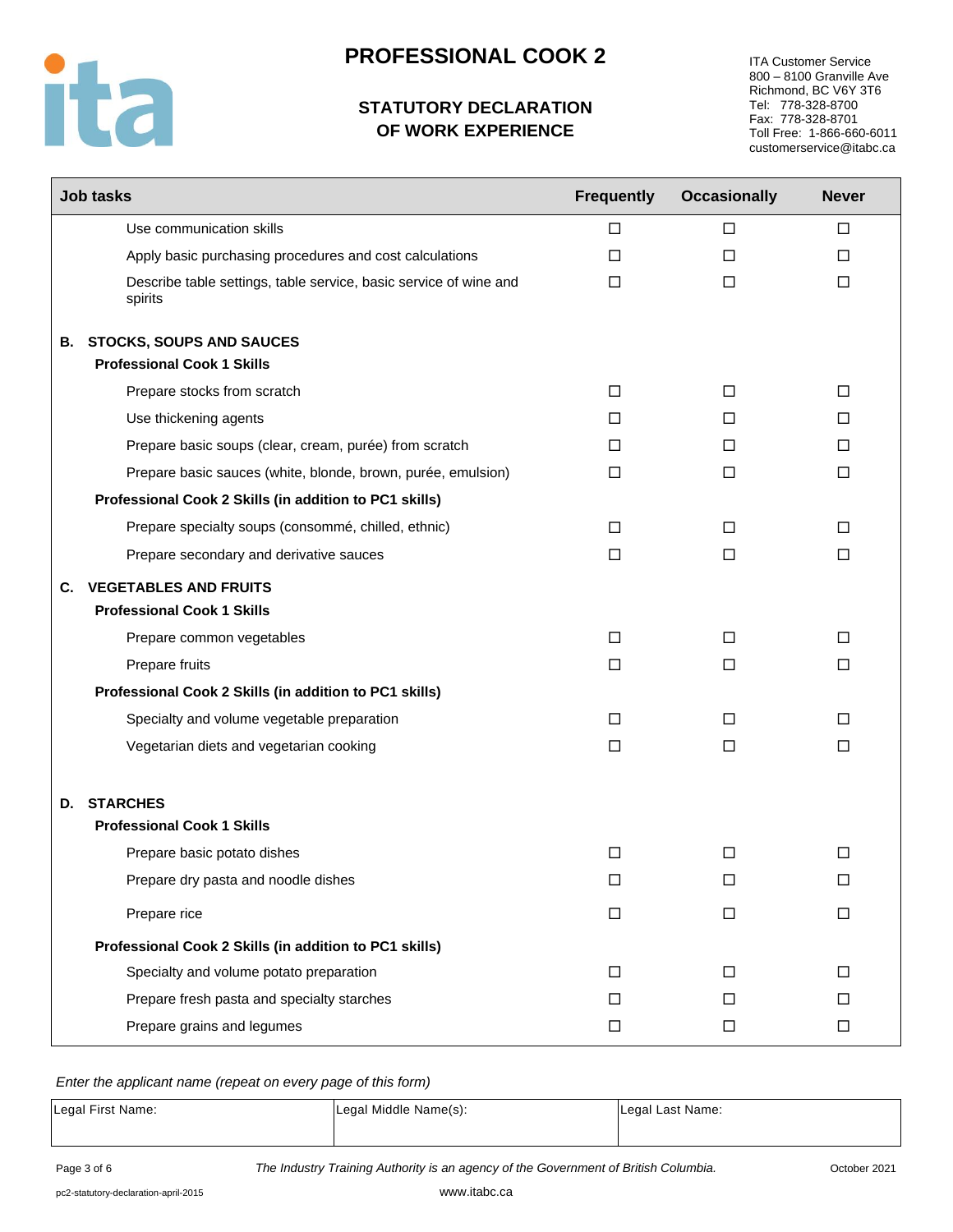

# **STATUTORY DECLARATION OF WORK EXPERIENCE**

ITA Customer Service 800 – 8100 Granville Ave Richmond, BC V6Y 3T6 Tel: 778-328-8700 Fax: 778-328-8701 Toll Free: 1-866-660-6011 customerservice@itabc.ca

|    | <b>Job tasks</b>                                              | <b>Frequently</b> | <b>Occasionally</b> | <b>Never</b> |
|----|---------------------------------------------------------------|-------------------|---------------------|--------------|
| Е. | <b>MEATS</b>                                                  |                   |                     |              |
|    | <b>Professional Cook 1 Skills</b>                             |                   |                     |              |
|    | Trim and portion cut meats                                    | □                 | □                   | □            |
|    | Cook basic meat dishes using moist and dry heat methods       | П                 | П                   | п            |
|    | Professional Cook 2 Skills (in addition to PC1 skills)        |                   |                     |              |
|    | Debone and process meats                                      | □                 | П                   | □            |
|    | Volume and banquet service of meats                           | $\Box$            | $\Box$              | $\Box$       |
| F. | <b>POULTRY</b>                                                |                   |                     |              |
|    | <b>Professional Cook 1 Skills</b>                             |                   |                     |              |
|    | Trim and portion cut chicken and turkey                       | □                 | □                   | □            |
|    | Cook basic poultry dishes using moist and dry heat methods    | П                 | П                   | П            |
|    | Professional Cook 2 Skills (in addition to PC1 skills)        |                   |                     |              |
|    | Debone common and specialty poultry (ducks, geese, and quail) | П                 | П                   | п            |
|    | Volume and banquet service of poultry                         | □                 | □                   | □            |
|    | G. SEAFOOD                                                    |                   |                     |              |
|    | <b>Professional Cook 1 Skills</b>                             |                   |                     |              |
|    | Fillet flat and round fish; clean bivalves and shrimp         | □                 | □                   | □            |
|    | Cook basic fish dishes using moist and dry heat methods       | П                 | П                   | П            |
|    | Cook basic shellfish dishes using moist and dry heat methods  | □                 | □                   | □            |
|    | Professional Cook 2 Skills (in addition to PC1 skills)        |                   |                     |              |
|    | Fillet specialty fish and clean crustaceans                   | □                 | П                   | □            |
|    | Volume and banquet service of fish                            | □                 | □                   | □            |
|    | Volume and banquet service of shellfish                       | □                 | □                   | □            |
| н. | <b>GARDE-MANGER</b>                                           |                   |                     |              |
|    | <b>Professional Cook 1 Skills</b>                             |                   |                     |              |
|    | Prepare basic salad dressings from scratch                    | □                 | □                   | $\Box$       |
|    | Prepare basic salads                                          | □                 | □                   | $\Box$       |
|    | Prepare hot and cold sandwiches                               | □                 | □                   | □            |
|    | Professional Cook 2 Skills (in addition to PC1 skills)        |                   |                     |              |
|    | Prepare specialty dressings and cold sauces                   | □                 | П                   | □            |
|    | Prepare specialty salads                                      | $\Box$            | $\Box$              | $\Box$       |

*Enter the applicant name (repeat on every page of this form)*

Legal First Name: Legal Middle Name(s): Legal Legal Last Name: Legal Last Name:

Page 4 of 6 *The Industry Training Authority is an agency of the Government of British Columbia.* October 2021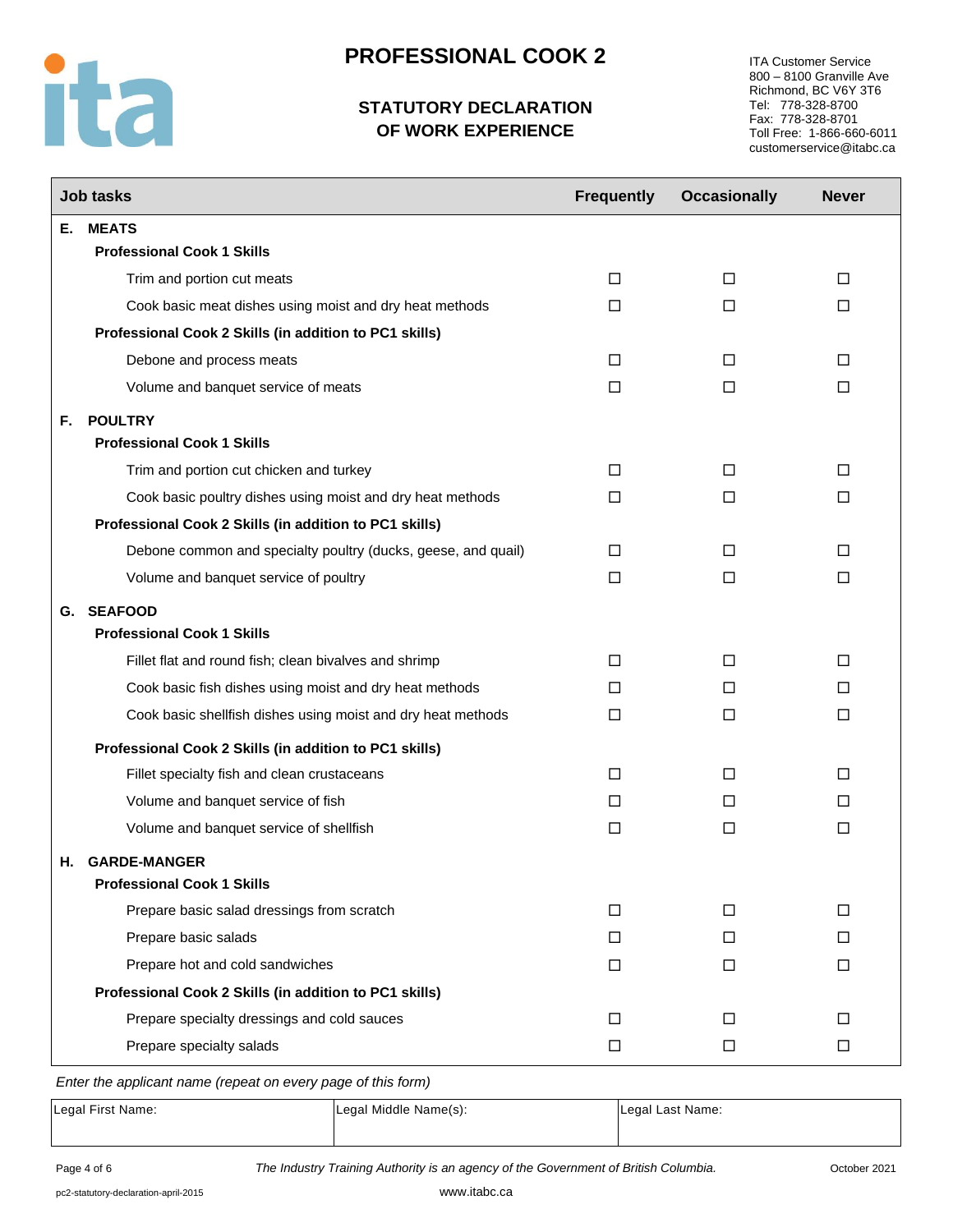

# **STATUTORY DECLARATION OF WORK EXPERIENCE**

ITA Customer Service 800 – 8100 Granville Ave Richmond, BC V6Y 3T6 Tel: 778-328-8700 Fax: 778-328-8701 Toll Free: 1-866-660-6011 customerservice@itabc.ca

|    | <b>Job tasks</b>                                                      | <b>Frequently</b> | <b>Occasionally</b> | <b>Never</b> |
|----|-----------------------------------------------------------------------|-------------------|---------------------|--------------|
|    | Prepare hors d'oeuvre and appetizers                                  | U                 | П                   | □            |
|    | Assemble presentation platters                                        | $\Box$            | $\Box$              | $\Box$       |
| L. | EGGS, BREAKFAST COOKERY, AND DAIRY                                    |                   |                     |              |
|    | <b>Professional Cook 1 Skills</b>                                     |                   |                     |              |
|    | Prepare egg dishes                                                    | П                 | П                   | П            |
|    | Prepare breakfast items other than eggs                               | $\Box$            | П                   | П            |
|    | Cook with dairy and cheese                                            | $\Box$            | $\Box$              | $\Box$       |
| J. | <b>BAKED GOODS AND DESSERTS</b>                                       |                   |                     |              |
|    | <b>Professional Cook 1 Skills</b>                                     |                   |                     |              |
|    | Apply basic methods used in baking                                    | $\Box$            | $\Box$              | П            |
|    | Prepare basic pies and pastry from scratch                            | $\Box$            | П                   | $\Box$       |
|    | Prepare fruit desserts and custards from scratch                      | $\Box$            | П                   | $\Box$       |
|    | Prepare quick breads from scratch                                     | $\Box$            | П                   | $\Box$       |
|    | Prepare cookies from scratch                                          | $\Box$            | П                   | $\Box$       |
|    | Prepare basic yeast breads from scratch                               | $\Box$            | $\Box$              | $\Box$       |
|    | Professional Cook 2 Skills (in addition to PC1 skills)                |                   |                     |              |
|    | Prepare puff pastry, choux paste, meringues, specialty pastries       | П                 | п                   | П            |
|    | Prepare specialty yeast products (sourdoughs and laminated<br>doughs) | $\Box$            | П                   | П            |
|    | Prepare and assemble cakes, cheesecakes, icings and frostings         | П                 | П                   | $\Box$       |
| Κ. | <b>BEVERAGES</b>                                                      |                   |                     |              |
|    | <b>Professional Cook 1 Skills</b>                                     |                   |                     |              |
|    | Prepare coffee and tea products                                       | $\Box$            | $\Box$              | □            |

## **E. Applicant Signature**

I certify that the information I have provided is accurate. (Note: Collection and protection of personal information on this form is in accordance with the provisions of the Freedom of Information and Protection of Privacy Act.)

| Applicant Name (please print): | Applicant Signature: | Date: (MM/DD/YYYY) |
|--------------------------------|----------------------|--------------------|
|                                |                      |                    |

*Enter the applicant name (repeat on every page of this form)*

| Legal First Name: | Legal Middle Name(s): | Legal Last Name: |
|-------------------|-----------------------|------------------|
|                   |                       |                  |

Page 5 of 6 *The Industry Training Authority is an agency of the Government of British Columbia.* October 2021